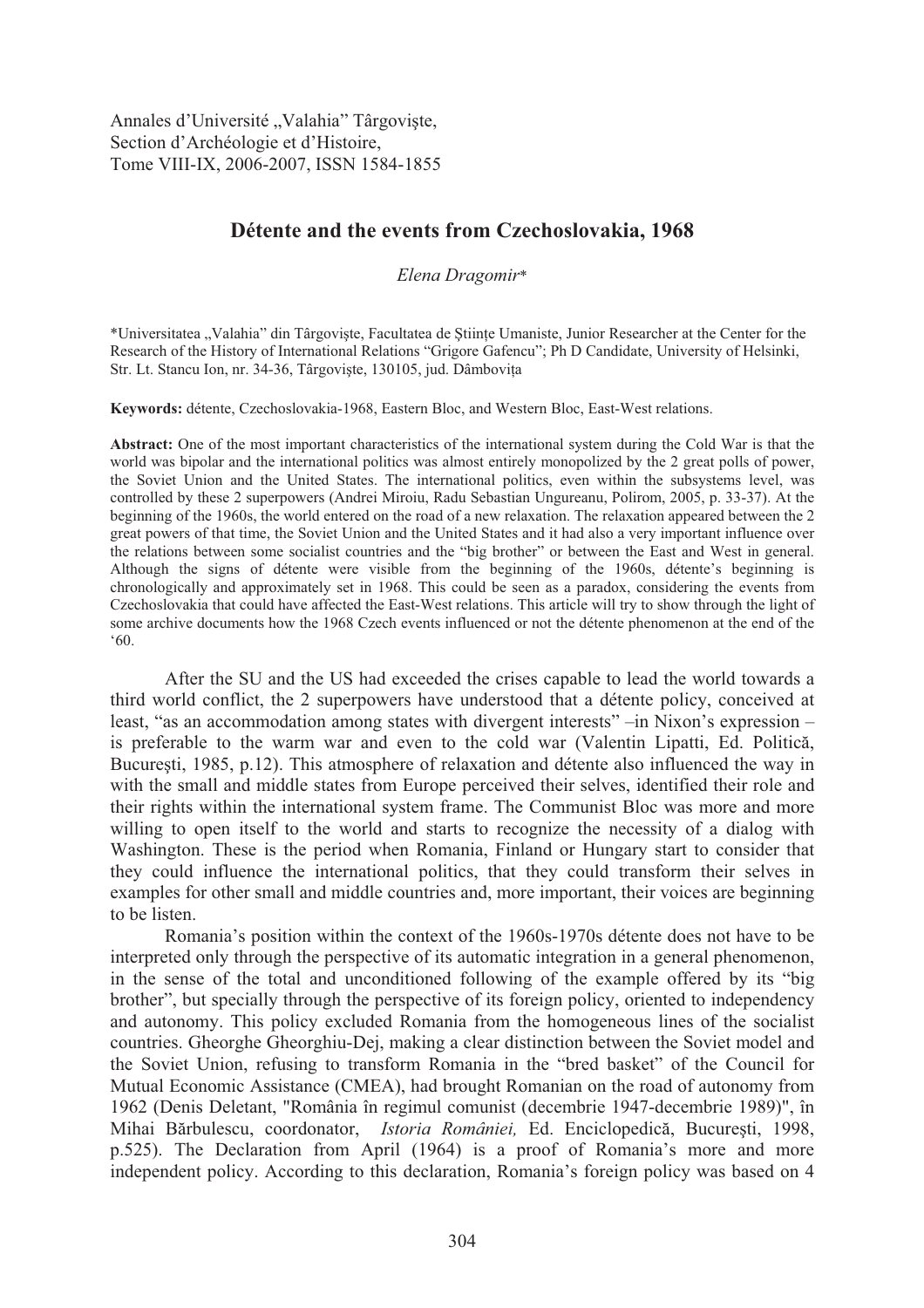major principles which were much appreciated at international level and less at bloc level: the equality in rights, non-interference in the internal affairs, territorial integrity and national sovereignty, mutual advantage. After 1964, Romania was promoting a policy of enlarging the cooperation relations with the Western world. Romania's independence covered a wide range of forms: visits of western leaders in Bucharest, maintaining friendly relations with Yugoslavia, establishing diplomatic relations with GFR, maintaining the diplomatic relations with Israel, collaboration agreements with the Common Market, an active policy within the UNO and other international organisms. Even from the beginning of the détente process Romania was, willingly or not, an example for other socialist countries.

Encouraged by the improvement of the Soviet-American relations, small and middle Socialist states are beginning to talk about détente, associating it with the improvement of their own relations with western capitalist countries. At the beginning of 1968, the opinion that Hungary must exceed, within the international relations, the frame of their international relations limited by that point at the socialist countries, had appeared and spread more and more within the Hungarian Foreign Minister. It had been made a study on the Hungary's foreign relations in comparison with other socialist countries' foreign policy. This study showed that from about 20 exchanges of delegations organized during 1967 by the Hungarian Minister of Foreign Affairs, the majority was represented by the visits of some foreign delegations in Budapest, especially from socialist countries. In the same time the Hungarian Minister of Foreign Affairs had made just one visit abroad. For comparison, the study was quoting the example of Romania which during the same year had organized about 40 exchanges of delegations, from which about 50% in Bucharest, the rest being represented by the Romanian visits abroad. It was also appreciated that from all these contacts only 50% had been with the socialist countries and that in their majority they had been at high level. With the same occasion it has been expressed the hope that this opinion which appeared within the Hungarian Minister of Foreign Affairs will finally convince by the utility of the Hungary's foreign relations diversification the persons responsible with Hungary's foreign policy (Telegram no 46090, from the Romanian Embassy in Bruxelles, dated 04.03.1968; top secret; signed I. Oancea, Diplomatic Archives of the Romanian Minister of Foreign Affairs, (AMAE) Fund Hungary, problem 220/1968, File "Popular Republic of Hungary" Direction I-relations, page 76).

On  $10<sup>th</sup>$  of May 1968 Dr. Iudro Otto, physician in the hospital for the Hungarian leaders and for the members of the diplomatic corpus from the socialist countries and a relative of Alois Indra, Secretary of the Central Committee of the Czechoslovakian Communist Party, told to D. Turcus, a Romanian diplomat in Budapest, that "everything that is done in your country [that is Romania, my note] is looked with great interest in Hungary. Of course this look offers us different impressions: respect and admiration, envy and will that some day we could act the same way. Anyway, right now Romania is in Europe's spotlight and offers a catching example" (Telegram no 47450, from the Romanian Embassy in Budapest, top secret, dated 11.05.1968; signed D. Turcus; AMAE, Fund Hungary, problem 220/1968, File "Popular Republic of Hungary" Direction I-relations, pages 153-154).

Paradoxical, while the relations between East and West were improving, within the Easter bloc different old or new disputes disunited the Socialist countries: Hungary and Czechoslovakia, USSR and Yugoslavia, USSR and Romania, Hungary and Romania etc. Despite the fact that the Hungarian and Romanian parts were officially appreciating positively the evolution of the Hungarian-Romanian bilateral relations, in Hungary continued to appear materials with an unfriendly content at the address of Romania, and these materials were in a bigger number starting with the second half of the 1967. The great majority of these unfriendly materials were related with Romania's history. On this ground it have been ascertained, as a new aspect, an unfavorable attitude and a defective report of the members of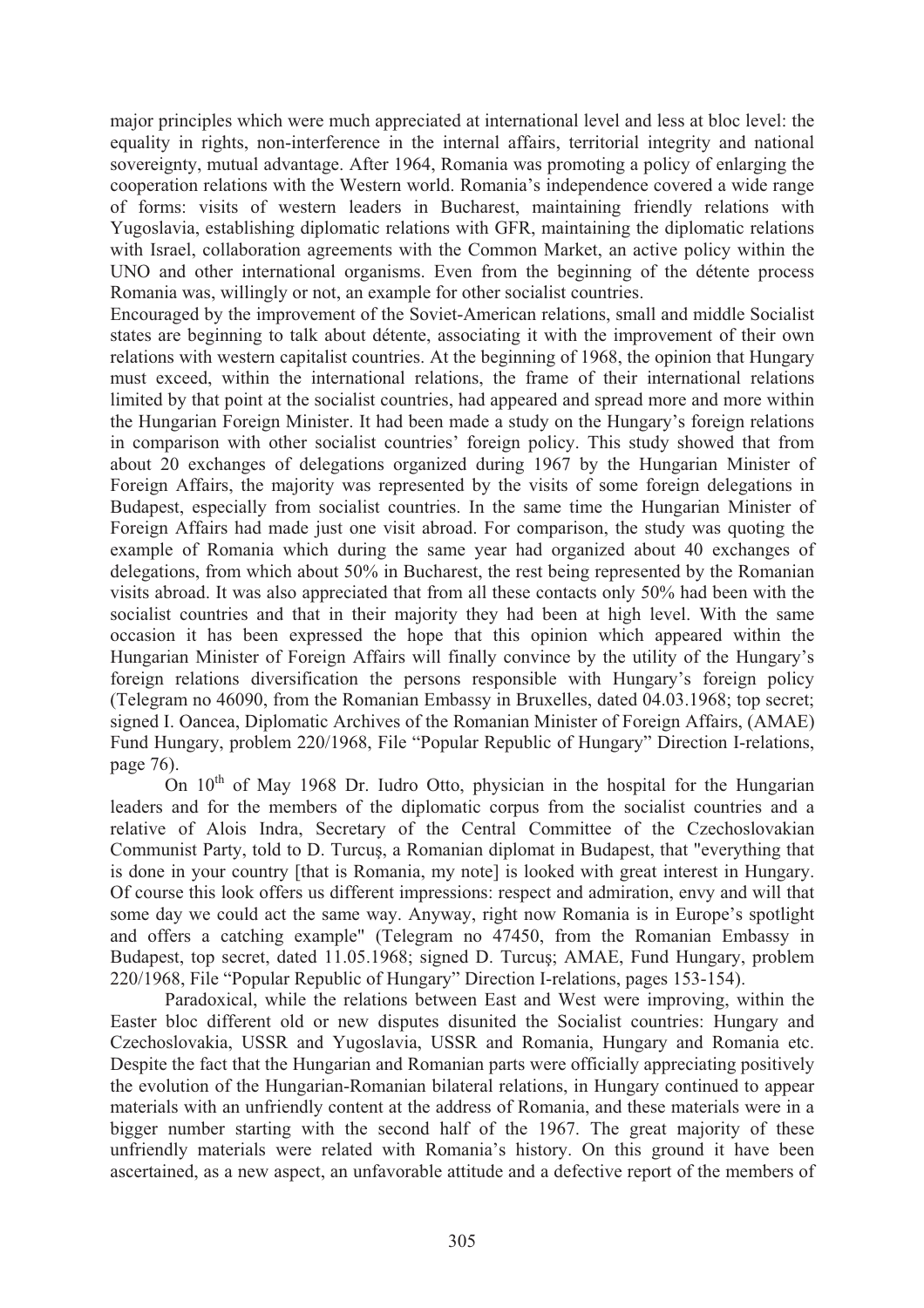the Hungarian Working Party and of the public opinion, towards a series of Romanian Communist Party and Romania's acts in their foreign policy. Those unfriendly remarks concerned: the RCP position over the problems of the unity of the working international movement and specially over the position taken during the 1968 February Meeting in Budapest concerning Romania's position towards: the conflict from the Near East, nonproliferation of the atomic weapons, establishing relations with GFR, and culminated with the attacks at the address of the Romanian leaders because of their position over the Czechoslovakian events (Note concerning the bilateral relations between Romania and Hungary, from 6.09.1968, Top secret, AMAE, Fund Hungary, problem 220, file "Popular Republic of Hungary-Socialist Republic of Romania", pages 1-8).

Generally in the Eastern countries has been considered that the improvement of the relations between the Socialist countries would contribute to the enlargement of the détente process. On  $30<sup>th</sup>$  of May 1968 during a cocktail at the Czech Embassy in Budapest, Andrej Zador, director in the Minister of Culture from Czechoslovakia, was speaking highly about the external policy of the Romanian Communist Party in the sense of the consolidation of the country's national independency and sovereignty, also expressing his appreciation about "the right and just position" adopted by the Romanian Communist Party towards the events from Czechoslovakia. With this occasion, Zador told to I. Bochis, one of the Romanian councilors at the Romanian Embassy in Budapest, that the process of democratization and renewal of the Czech political live would have been impossible without the example of Romania and Yugoslavia and without their moral support. Zador appreciated that the future visit of the Romanian delegation of party and state, lead by N. Ceausescu is very important, not only for their bilateral relations, but also for the improvement of the political atmosphere and of détente in Europe. "For Czechoslovakia", he said, "the principles and the ideas which will be affirmed with this occasion by the 2 heads of delegations represent a support and encouragement on the road of consolidation of the process started by the CC plenary from January 1968" (Telegram no 47537, sent from the Romanian Embassy in Budapest, top secret, dated 31.05.1968, sighed I. Bochis, (AMAE), Fund Hungary, problem 220/1968, File "Popular Republic of Hungary" Direction I-relations, page 196).

The Prague Spring let everybody to infer that the situation will become at a certain point tensioned. In May 1968, H.L. Plaza, the charged with business in Budapest of the Republic of Chile was considering that the SU would not militarily interfere in the internal affairs of Czechoslovakia for 2 reasons. "On the one hand the SU has an unfavorable situation and in this way the SU would attract the disagreement of the whole world public opinion, the same way the US attracted the whole world public opinion disagreement because of the Vietnamese war. Another reason is Czechoslovakia's popularity in world and the aversion of the populations towards the great powers which let them not even to breathe without their interference (Telegram no 47449, from Budapest, top secret, dated 11.05.1968; signed. Turcus; AMAE, Fund Hungary, problem 220/1968, File "Popular Republic of Hungary" Direction I-relations, page Pages 151-152). In May 1968 "although the Czech comrades were optimist, everybody else around them were very worried, specially for the reason that in Czechoslovakia the criticism was lead only towards the past, as if in the present would not be anything to criticize". The meeting of the leaders of the communist and working parties from Hungary, Bulgaria, GDR, Poland and USSR, from the beginning of May 1968 in Moscow had as objective the adoption of a firm common position towards the situation from Czechoslovakia, which was a Polish initiative, explained by the strain relations between Poland and Czechoslovakia. At the basis of Polish-Czech misunderstanding was not only the Czech criticism towards Polish measures against students, intellectuals, and Jews, but also some territorial arguments. It was about a territory with a population of 40,000 people, of Polish origin, which after the World War II had been included into the Czech state as a result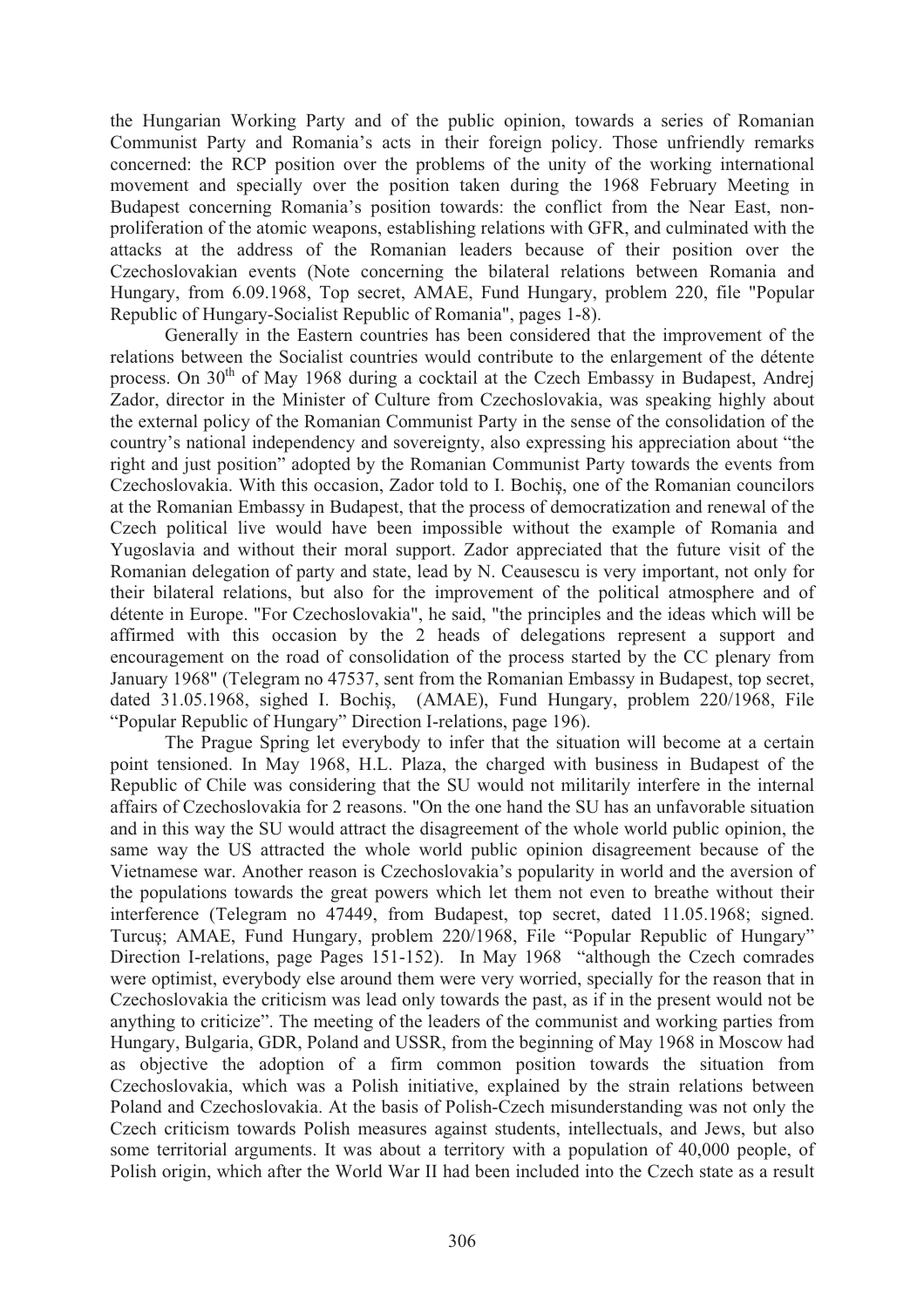of the "Soviet practices". In Moscow, Gomulka have pretended immediate measures against Czechoslovakia, but "the Soviet Union cannot afford now something like that". Unhappy with this answer, Gomulka left Moscow after a few hours. But Bulgaria, Hungary, GDR and Poland continued to be very careful not to disturb the "big brother" in this matter. "We are not agreeing with this kind of measures and we do not approve the total alignment of Hungary to the Soviet policy, but we have to be well understood that we cannot otherwise" said Iudro Otto to D. Turcus. "This total subordination is hard to be supported, but the price had to be paid because now in Hungary there are better economic possibilities, people are building houses, buying cars etc" (Telegram no 47450, from the Romanian Embassy in Budapest, top secret, dated 11.05.1968; signed D. Turcus; AMAE, Fund Hungary, problem 220/1968, File "Popular Republic of Hungary" Direction I-relations, pages 153-154). –The sentence "the Soviet Union cannot afford now something like that" has to be accepted with care because on about  $1<sup>st</sup>$  of May 1968 every night, massive movements of motorized Soviet troupes were made in Hungary on the direction North-East: tanks, armored machines, rackets, and others of the most modern construction. During the period of Chino-Soviet strain relations, elite and aviation Soviet troupes have been moved from Hungary. Now they have been brought back. The Soviet military troupes from Hungary counted that time 95,000 people, 125 plains MIG-21, rackets units etc (Telegram no 47449, from Budapest, top secret, dated 11.05.1968; signed D. Turcus; AMAE, Fund Hungary, problem 220/1968, File "Popular Republic of Hungary" Direction I-relations, pages 151-152). The Soviet Union was preparing for intervention long before the negotiations with the Czechs or the other socialist countries to be finished. In Moscow, Kadar adopted a moderate position, in the sense that he reaffirmed Hungary's loyalty towards USSR and in the same time he has let one to understand that Hungary is looking with sympathy at the events from Czechoslovakia. Kadar was the one who contributed in calming down Gomulka and Ulbricht in the sense of non-interference with military forces in Czechoslovakia, because "this would have brought great prejudices to the international communist and working movement and to the preparation of the world consultation of these parties". In May 1968 it was considered that after the Czechoslovakia evens drawing, in Hungary too will start gradually a new more independent policy, which will positively influence its relations with its neighbors (Telegram no 47465, from the Romanian Embassy in Budapest, top secret, dated 15.05.1968; signed D. Turcus; AMAE, Fund Hungary, problem 220/1968, File "Popular Republic of Hungary" Direction I-relations, pages 159-160). On  $14<sup>th</sup>$  of May 1968, Zagor Gyorgy, the chief of the Direction III from the Hungarian Minister of Foreign Affairs, was saying to a Romanian diplomat concerning the Czechoslovakia situation, that the Hungarian Socialist Working Party totally support the political program of CC of the Czechoslovakian Communist Party, expressed its solidarity with it and also the hope that it will succeed to positively orientate the course of the events. The HSWP position, he said, comes and is based on its experience from 1956, when, as it is well known, the events started with some general unhappiness, expressed especially by the intellectuals, writers and students, "which have expressed exaggerated demands at that time". Within the HSWP, generally there is the belief that the Czech comrades will know to where they can go with their democracy and humanism, Zagor Gyorgy said. "Within the party [Hungarian Socialist working Party, my note] there is expressed the worry that the antidemocratic forces will gain space and this fact is concerning us, because this also happened to us". In Zagor Gyorgy's words this was the official position of the HSWP. At that point, the Czech situation did not constitute a danger for the rest of the Communist Bloc, because there was no sign that the Czech model would spread among other socialist countries. This is the essence of Zagor Gyorgy sayings: "The Hungarian public opinion is looking with sympathy at the Czech events and there have been no cases when somebody to manifest activities of instigation and to say, under the influence of the Occidental propaganda, look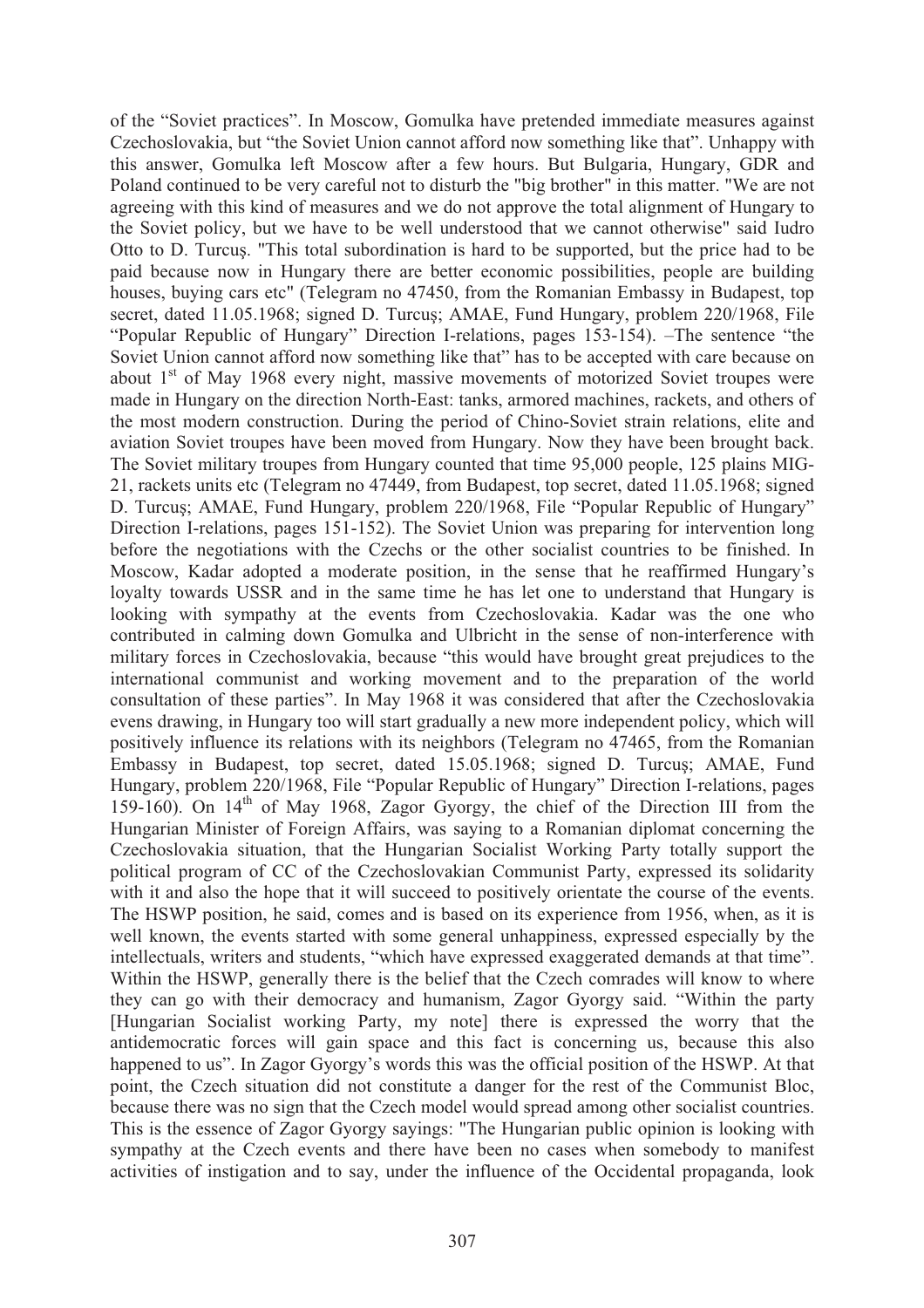how well are acting the Czechs" (Telegram no 47469, from the Romanian Embassy in Budapest, top secret, dated 15.05.1968; signed. Turcus; AMAE, Fund Hungary, problem 220/1968, File "Popular Republic of Hungary" Direction I-relations, pages 161-164). Generally, in Hungary it was considered, on the one hand, that there was no motive of fear because Czechoslovakia was not intending to leave the socialist economic system, and, on the other hand, that the fact that Czechoslovakia wants to enlarge its economic relations with the Western countries was easy to understand and did not threaten the socialist basis of its economy (Telegram no 47493, from the Romanian Embassy in Budapest, top secret, dated 20.05.1968; signed D. Turcus; AMAE, Fund Hungary, problem 220/1968, File "Popular Republic of Hungary" Direction I-relations, Page 170). In June 1968 Karoly Erdelyi, deputy of the Hungarian Minister of Foreign Affairs was appreciating that the bilateral relations between Czechoslovakia and Hungary were developing very well and it was considered that it was not necessary to interfere in that time in any way upon those developments. The Hungarian part understood that in that moment Czechoslovakia could not deal in detail with the development of its bilateral economic relations with Hungary, because it was much occupied with dealing with its internal economic and federalist problems (Telegram no 47584, from the Romanian Embassy in Budapest, top secret, dated 11.06.1968; signed D. Turcus, addressed to Vasile Sandru, the deputy of the Romanian Minister of Foreign Affairs, AMAE, Fund Hungary, problem 220/1968, File "Popular Republic of Hungary" Direction I-relations, pages 212-214). In July 1968, Hungary considered its main task the consolidation of its political, economic and cultural relations with USSR, insisting in the same time upon enlarging its relations with socialist countries, "starting with Cuba and finishing with China". "Today Hungary is learning again to justly appreciate its national particularities, other nations' personalities and particularities. Hungary serves the great cause of the proletarian internationalism by a differentiated harmonization of their right pretensions and demands" (A report from the Romanian embassy in Budapest, addressed to Vasile Sandru, signed D. Turcus, dated 14.07.1968; top secret, AMAE, Fund Hungary, problem 220/1968, File "Popular Republic of Hungary" Direction I-relations, pages 233-237).

After the military invasion in Czechoslovakia, Hungary's attitude changed, considering that "the present international situation is very disturbing". The archive materials revels us a dual Hungary in its external policy. With the Soviet Union, Hungary show itself very obedient, with the Romanians, for instance, explained that position and criticized Soviet attitude. "The Soviet leadership does not want or cannot to understand that in the European socialist countries, socialism is not threatened and that not all the Soviet methods are suitable for these countries. In its economic development, for instance, Hungary has to apply the most suitable methods for its demands and these methods do not coincide with the methods used by Soviets in their economic development. The time will come when Soviets will understand these things. But until then we have to try to walk on our path with care, without disturbing them, even with the risk of some concessions" (Telegram no 91837 from the Romanian Embassy in Vienna, signed Gheorghe Pele, dated 13.09.1968, top secret, AMAE, Fund Hungary, problem 220/1968, File "Popular Republic of Hungary" Direction I-relations, pages 246-247).

But this concern does not last long. In November 1968, Karoly Erdelyi appreciated that the Czech events have not influenced in a negative way the Soviet-American relations which had entered on the road of the relaxation. During his visit in Bucharest, 24-28th of October 1968, Erdelyi Karoly, the deputy of the Hungarian Minister of Foreign Affairs, was considering that "the events from Czechoslovakia have not substantially disturbed the international relations situation". He explained in Bucharest that "Western and Third World Countries reaction has not been sharp, and many times it has not been negative either. USA limited their selves to a few formal declarations, which is natural, because they are implicated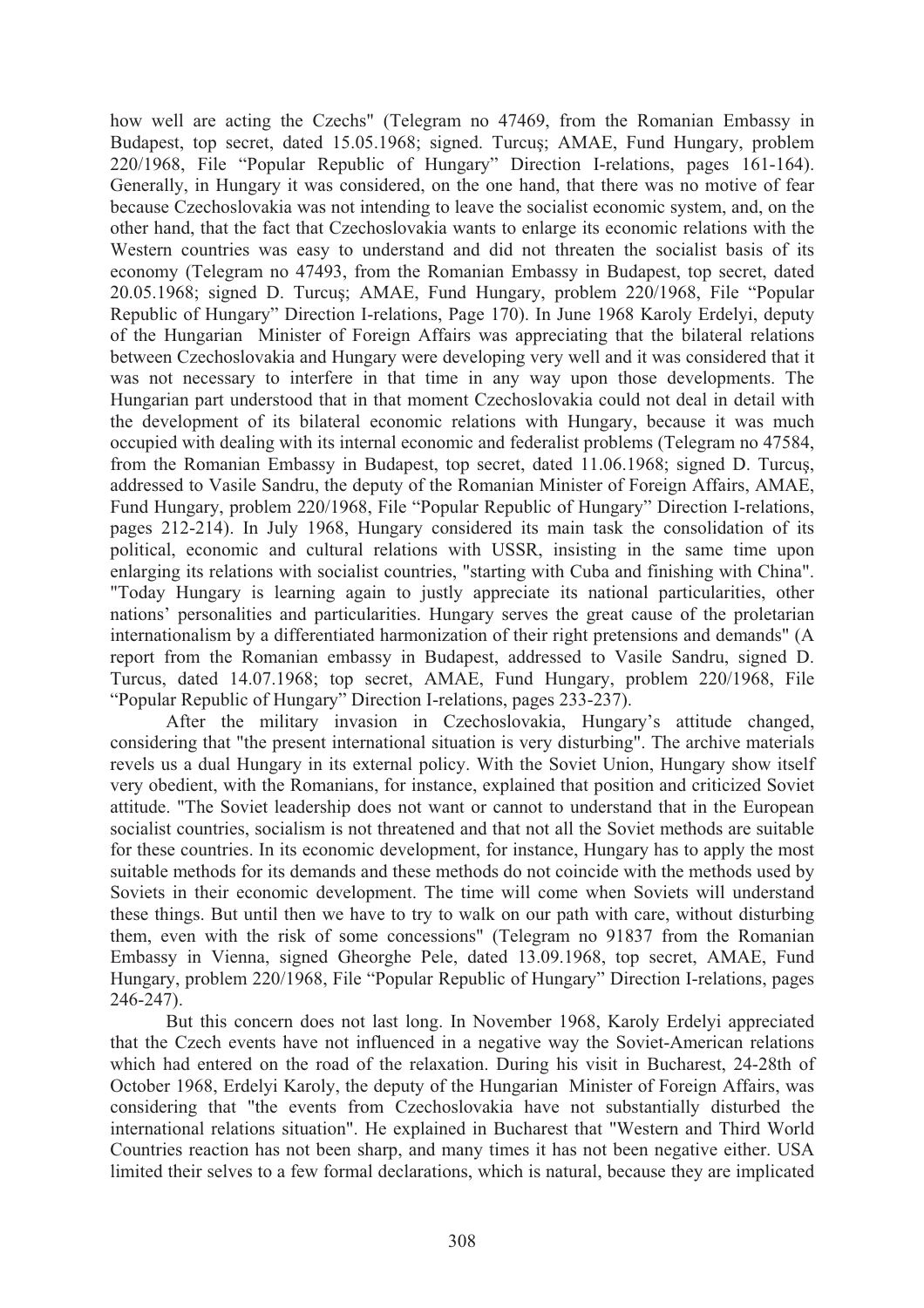in acts of aggression and they do not want serious discussion over this issue. As the USA, other Western countries did not take serious measures to restraint their relations with the five socialist countries implicated in the Czech invasion, limiting their selves to some symbolic measures (for instance on cultural level). African countries did not show any particular attention, while Asian and Arabian countries showed quite a favorable position. All these do not mean that the situation has to be seen in pink colors", Erdelyi Karoly added. "The Communist parties, some progressive organizations and personalities from the western countries condemned the action of the five. A much sustained activity will have to be organized in order to explain to them the justice and necessity of this action". Erdelyi Karoly expressed with this occasion a vision on that time present international situation, which was the vision of the Communist Party of the SU leadership, shared also by the Hungarian Socialist Working Party.

Erdelyi Karoly also explained in Bucharest that the Soviet reasons for its favorable attitude towards the détente process had deep economic explanations. "The USSR has a total social product of 320 billiards dollars annually with a population of 240 millions inhabitants, in comparison with the 785 billiards dollars at a population of 200 millions inhabitants in the USA. The increase of the USA product, relative or absolute, is exceeding that of the USSR. Aware of this situation, the leadership of the SU was leading a not offensive policy against the imperialism, but a policy of safeguarding the Socialism's positions conquered by now. This effort in itself is very hard to realize for the SU. In order to face the situation from the domain of the nuclear arming, USSR has to spend for defense about the same amount spent by the USA, that is 70 billiards dollars annually, and that was for its national income a burden much heavy in comparison with that of the USA. If the nuclear arming had extended to other capitalist countries, in order to maintain the balance with the arming from the capitalist world, the SU would have had to make even bigger material efforts, which would have exceeded its possibilities. That is way the SU insisted a treaty in this sense to be concluded. Taking into consideration these reasons, the SU makes efforts to eliminate the war from Vietnam, of course in advantageous conditions for Vietnam. The reason: if it will come to the invasion of the Republic of Vietnam, by land, by the American troupes, no one could oppose after that to the occupation of the country. The SU and other socialist countries could not supply all the help needed for continuing the war in these conditions". The economic reasons of the détente are also explained by the fact that one of the 2 main tasks of the Soviet foreign policy at that time was to deeply, scientifically and profoundly study the causes which had made possible the fast progress of the "imperialist" countries' economy and, in particular, the development in this countries of the technical-scientific revolution? By knowing these causes there would have been created the conditions for the SU "to elaborate the necessary measures in order to accelerate development rhythm of the Soviet economy and to raise this economy on a new technical basis, superior at the world level". The plans for developing the Soviet economy, which were making then, had in principal the aim that until 1980 the forces balance to turn over in the favor of the USSR".

Karoly Erdelyi also expressed Hungary's theoretical reason for participating to the intervention: "The experience showed that we cannot consider the socialism as finally and irreversibly set up in none of the socialist countries, with the exception of the USSR. The dangers that are threatening the socialism in these countries are: the fact that the small bourgeoisie has not been yet reeducated and finally settled on the road of the socialism; the policy of the imperialistic countries to create "bridges" towards the socialist countries in order to have an ideological and political influence over them. Under these conditions, if the party leadership makes mistakes, the counter-revolution can go, in a way or another, to the restoration of the capitalism. No socialist country can stay passive when this danger appears, no matter where it appears. This was the situation in Czechoslovakia after January 1968, and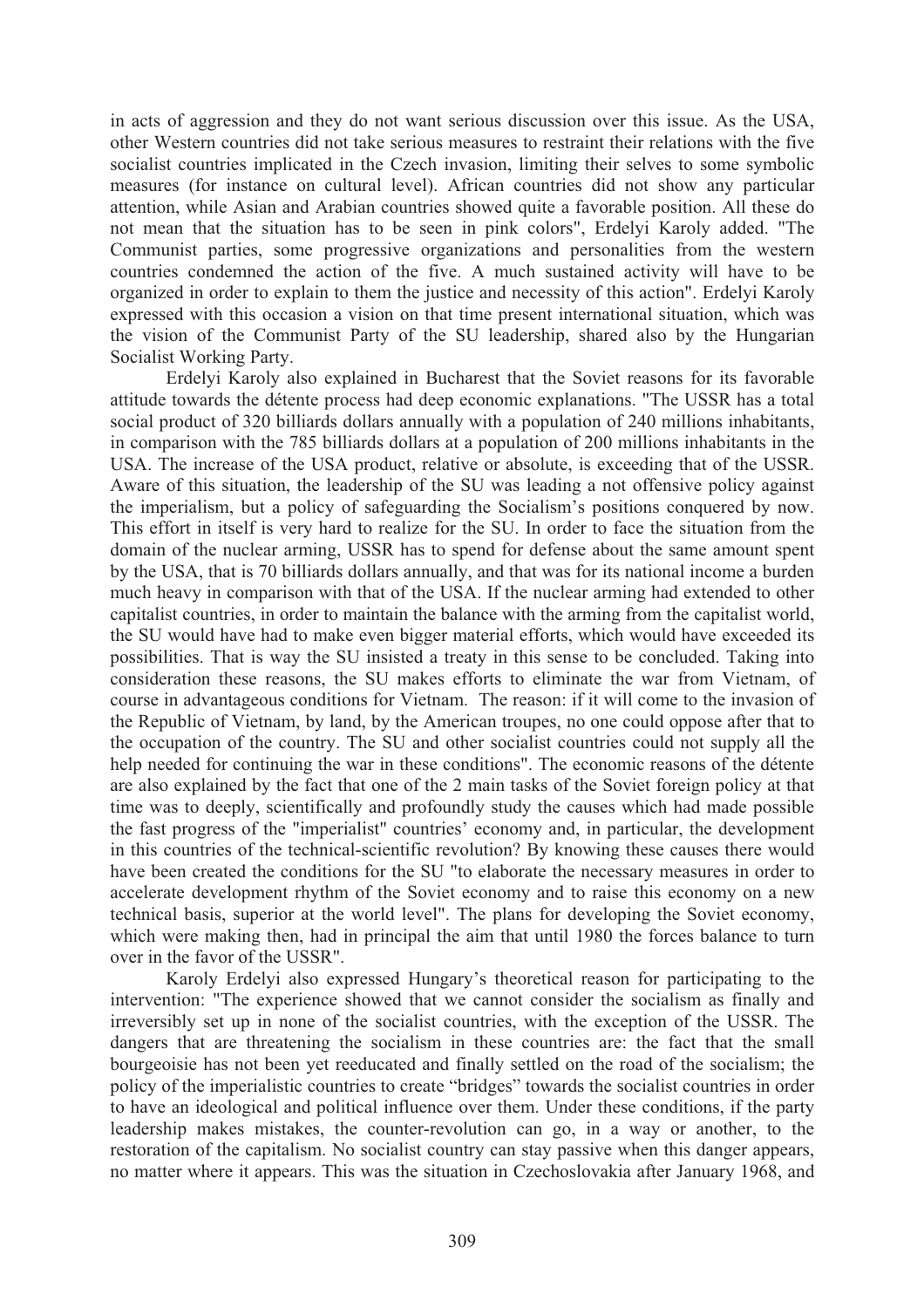if the intervention were not made, the country could have been separated from the world socialist system. When the legal leadership of a socialist country is not capable to see the danger that threatens its socialism it cannot take the necessary measures. There can be multiple causes for such a situation: a faint ideological position of the leadership, a lack of firmness, revisionism etc. In those conditions the socialist countries must not wait, they have the internationalist duty to take all the measures to eliminate the danger. That was the case in Czechoslovakia, and it can reappear in other countries. Of course this is not the case for Romania where the positions of the socialism are strong, the party rules firmly the situation, has a Marxist-Leninist leadership etc. But the situation from Yugoslavia provokes worries; because it cannot be foreseen what will happened after Tito's death. There, the socialism can be threatened without the authoritarian leadership of Tito, if the new leadership cannot take the necessary measures and cannot use the help of the other socialist countries". At a Romanian diplomat's question if there is really the intention that after Tito's death an intervention in Yugoslavia to be tried, contrary to the decision expressed by the Yugoslavian leadership and people, ready to opposed with the weapons in their hands anytime and towards any intervention, Erdelyi Karoly said that he only expressed a theoretical reasoning; and if the problem would become a real one than it would be analyzed what must be done. Erdelyi Karoly insisted that he had expressed a vision on the present international situation, which is the vision of the Communist Party of the SU leadership, shared also by the HSWP.

Erdelyi Karoly has also spoken about the Soviet-Hungarian relations. He has underlined the great trust showed by the Soviet leaders in the Hungarian leadership, especially in Kadar. "Because of that trust, Hungarian leadership is completely free and independent in elaborating its internal and external policy and the Hungarian leadership can express its real opinions in front of the Soviet leadership, even thou those opinions are not the same with the ones of the Soviet Communist Party. In its actions, especially in the external ones, Hungarian leadership is always taking into consideration the opinions of the Soviet leadership and its sensitiveness in some aspects, trying to avoid anything that could cause unhappiness or misunderstandings from the Soviet point of view. For Soviets the main issue is that they are consulted in all the major problems and that they see the permanent will to collaborate from our part. As long as they are convinced of that, they are capable of anything, to even give us their own shirt, if necessary". As an example, Erdelyi has quoted their agreement with the Soviets concerning the building of a nuclear power plant in Hungary. The Soviets have accepted to deliver the necessary machines, in amount of about 120 millions dollars, in very advantageous conditions for Hungary (credits with low interests and long term to pay them back). On the internal plan, the great trust in Kadar, permitted Hungary to act as freely as possible, "maybe even freely than can you, Romanians", because it does not have to be preoccupied with a negative reaction of the SU, he said. "Even if we were not communist, we still would have had a realistic policy, and would have taken into consideration the neighboring with the USSR, both internally and externally" (Report no 01/005505/5.11.1968 with the occasion of Erdelyi Karoly, the deputy of the Minister of Foreign Affairs, in Bucharest on  $24-28$ <sup>th</sup> of October 1968, concerning the issues such as bilateral and international relations; drown up by V. Sandru on 4.11.1968; "top secret", AMAE, Fund Hungary, problem 220, file "Popular Republic of Hungary-Socialist Republic of Romania", pages 32-37).

It is very easy to notice that the Czech events have influenced Hungary's relations with the SU and with the socialist countries. The opposite positions adopted by Hungary towards the Czech situation are very easily to notice within the period May-October 1968. During the Czech crisis Hungary has gain the trust of the SU and by having that trust it could act freely on the international level, the Western states included. On the other hand it can be infer that many times the positions expressed officially were sometimes dictated by external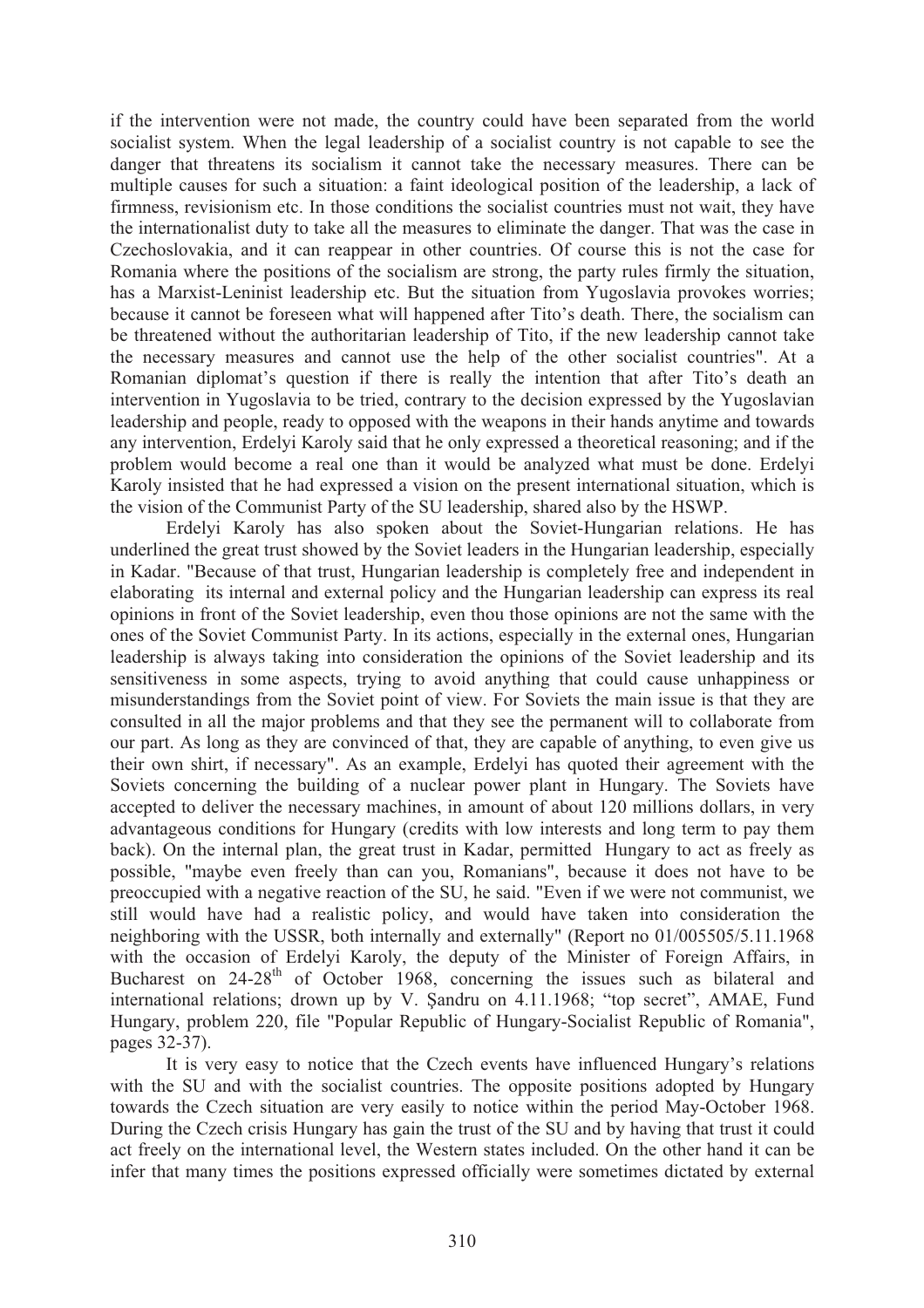circumstances. Although the Hungarian-Romanian relations were considered very strained at the end of the 1960, specially because their positions towards the Czech events and because their relations with the Soviet Union, between the Romanian and Hungarian diplomats the talks were very friendly at that time, as we could see, Hungary trying to motivate its participation in the intervention in all possible ways, theoretically and from the international low point of view, demonstrating the fact that in essence their both countries were looking for a better way to deal their relations with the Soviet Union. Hungary and Romania's actions towards relaxation and détente were also a way to gain, directly or indirectly, more independence in their relations with the "big brother".

In October 1968, as a consequence of the military intervention of the USSR and the other socialist countries in Czechoslovakia and because the withdrawal of their troupes from Czechoslovakia was delayed, the occidental diplomats manifested a serious preoccupation for the relations between their countries and the up-mentioned socialist countries. There were made references to the canceling or postponing, sine die, by some occidental countries, of some important visits to or from the 5 socialist countries, such as: delaying Jeno Fock's, the head of the Hungarian government, visit in Austria; canceling M. Stewart, the British State Secretary for external affairs' visit in Budapest and Sofia; postponing the Hungarian foreign minister's visit in Denmark; postponing the visit of the minister of culture from Holland in Hungary, postponing the visit of the Hungarian minister of agriculture in Holland; boycotting some economic, cultural, and commercial actions organized in one of the 5 socialist countries such as: the Fair from Plotiv, the Music Weeks from Budapest (the assembly of the opera from Bologna, the musical college from Zurich while the symphonic assembly from Bamberg renounced to participate, and other occidental countries among which USA, France and others reduced at minimum the number of their participants). It started to appear some reticence manifested by the occidental countries towards the socialist countries participating to the military intervention in Czechoslovakia (for instance France manifests reticence towards Hungary). The Western diplomats considered in that moment that this reticence was only the beginning of the direct consequences of the military invasion in Czechoslovakia and of the tries to permanent Czechoslovakia's occupation.

The Soviet threats with an eventual intervention in the GFR's internal affairs on the basis of the known articles from the UNO Chart, added new elements of worry which were observed in that autumn at Albert Toby Tafel, the chief of the GFR Commercial Representation, Hans Ioachim Vergan, councilor with press problems in that Representation, Yuksel Tamtekin, councilor at the Turkey's Embassy, dr. Yukka Nevakivi, Secretary II, first collaborator at the Finnish Embassy and others. In a conversation with a Romanian diplomat, on  $25<sup>th</sup>$  of September, A. T Tafel and H. J. Vergan expressed their astonishment towards the Soviets intention to, concerning GFR, unilaterally and arbitrarily interpret the articles no 53 and 107 from the UNO Chart and they said that "still, after the Czechoslovakia's occupation anything is possible, including a soviet attack on GFR. It is not accidental the fact that the Soviet troupes in Czechoslovakia are placed along the Czech frontier with GFR. In these conditions, the West-German diplomats said, the suppositions expressed in Occident that the Czechoslovakia's invasion is just a prelude of the campaign and of psychological pressures against the Western countries, and first of all against GFR, using different motivations, seem possible". From their saying, it results that the West-German diplomats considered possible the Soviets to wait for a "propitious" moment (student movements, strikes etc.) to interfere directly, to form a provisional government and to act after that according to their well known habit. At GFR's request, the USA administration decided to stop the decreasing of the amount of their armies on the West-Germany territory. In the same time USA and Great Britain promised to the Bonn government that they will increase their military effectives from West-Germany. At the beginning, USA and Britain suggested to GFR to increase its own military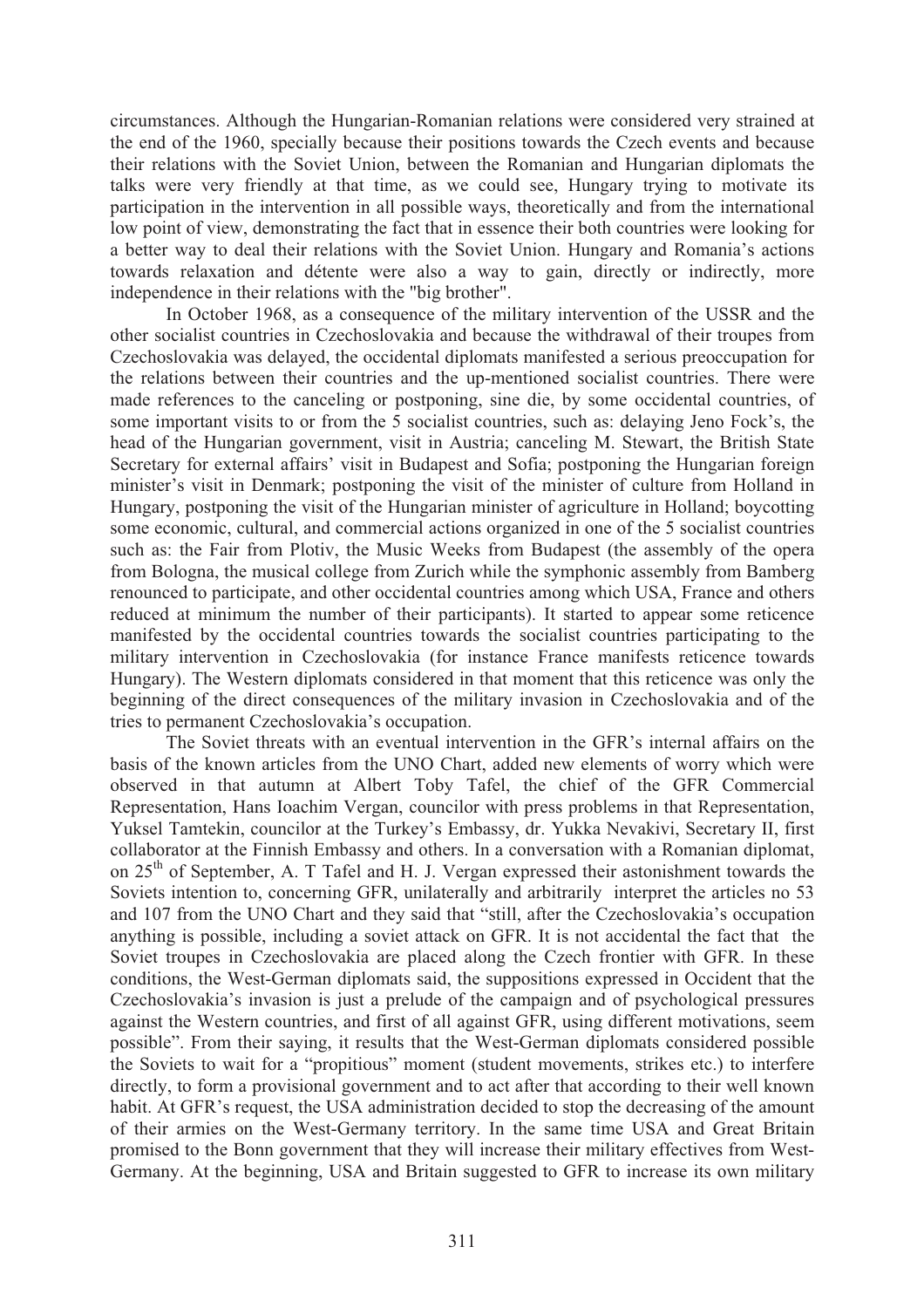forces, but GFR insisted for supplementation of the foreign armies on its territory and that for different reasons from which A.T. Tafel and H.I. Vergan mentioned: 1. the serious lack of working force from GFR; and 2. the low military level of those who would form now the army, without a minimum military training that could last for months. Strictly confidentially, the West-German diplomats then said that the main motif for which GFR insists to further have foreign forces on its territory and to be defended by foreign troupes against an eventual Soviet invasion is a different one: the Bonn government intends to assure the country's security on a larger level and not strictly nationally with its own forces. "An attack of the Soviet army upon the West-German troupes would mean war only between USSR and GFR, Tafel and Vergan said, but attacking the USA, Britain and GFR's armies by the Soviet troupes would mean war between USSR, on the hand, and USA, Britain and GFR, on the other and that would force Soviet leadership to be more careful and think more seriously before starting such an action". The West-German diplomats said that the recent visit of General De Gaulle in Bonn was due to the increasing preoccupation of GFR and France towards the USSR threats. The West-German diplomats expressed their skepticism towards the fact that De Gaulle agreed to increase the French military effectives in GFR. But they expressed their content concerning the visit of Kissinger in Turkey. J. Tamtekin, on  $26<sup>th</sup>$  of September said that Turkey, influenced by the present international context, agreed to the GFR's request, expressed 3-4 years before, to permit the West-German troupes to make military exercises on Turkish polygons. They said that only in the present time Turkey and other allies of GFR understood that the preoccupations, concerning an eventual Soviet attack, expressed so many times by the Bonn government are real. In order to support GFR as quick as possible, the NATO members are studying the possibility to reduce to half or even more the present general mobilization time.

Concerning the consequences of Czechoslovakia invasion by the 5 socialist countries, or, as dr. J. Nevakivi said, concerning the violation of the "game rules" the up-mentioned West-German diplomats showed that lately GFR, Japan and other countries which did not sign by now the treaty on nonproliferation of the nuclear weapons show increasing restraints towards this treaty, while other counties are facing difficulties in obtaining its ratification. In Bonn there are forming opinions according to which the GFR's position towards this treaty to depend on the express USSR engagement to not distortedly interpret the articles no 53 and 107 from the UNO Chart and to not take unilateral measures against GFR (Informative note from the Romanian Embassy in Budapest, dates 7.10.1968, addressed to Vasile Sandru, singed Ion Avram, countersigned D. Turcus, top secret, concerning the preoccupation of some occidental diplomats upon the relations between their countries, on the one hand, and USSR and other socialist countries, on the other hand; AMAE, Fund Hungary, problem 220/1968, File "Popular Republic of Hungary" Direction I-relations, pages 266-269).

It is clear that the Western Bloc could not consider the Czech events otherwise then in the light of their influence upon their territories. Their worries were expressed concerning the way in which the situation will evolve for the Federative Republic of Germany, and not for Czechoslovakia, being afraid that the Soviet Union will not respect their zones of influence. The Western protests concerning the military invasion in Czechoslovakia were strictly formal and without substance.

In October 1968, many occidental diplomats (from Italy, Turkey, Belgium and Holland) considered that the situation in Czechoslovakia could have had 2 solutions acceptable by the Soviet part: 1. Changing Dubcek, Smirnovski and eventually Svoboda, which they thought it was risky but to Soviets' liking; they thought that this would have been a more radical solving of the situation; and 2. the actual leadership of Czechoslovakia to remain in post with the condition that it will "declare" in words "that they will do what Soviets want and under the table to do what they want, as Hungarians do. To apply Kadar's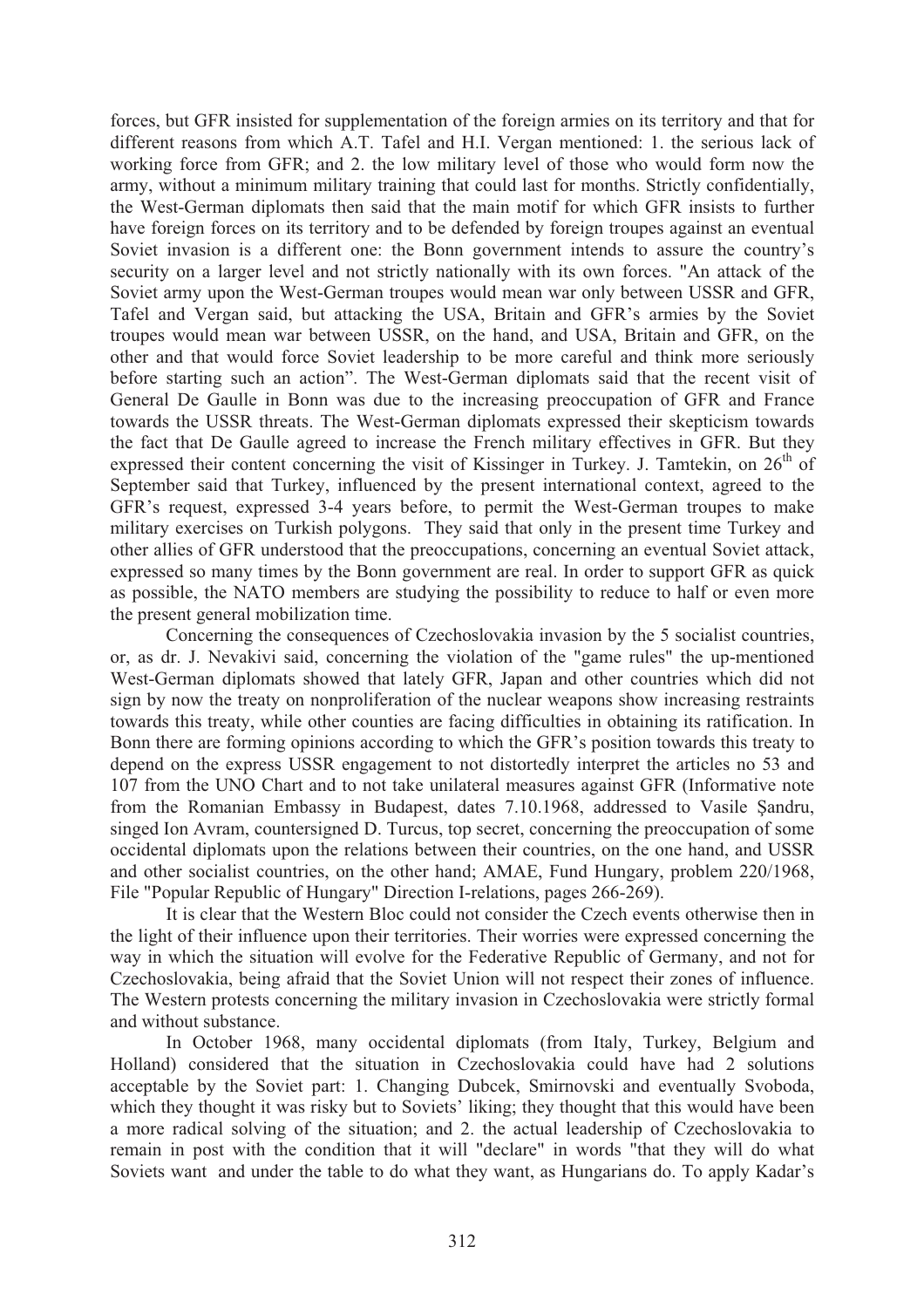tactic" (Telegram no 48134 from the Romanian Embassy in Budapest, signed D. Turcus, dated 08.10.1968, top secret, AMAE, Fund Hungary, problem 220/1968, File "Popular Republic of Hungary" Direction I-relations, pages 271-272).

Generally, the perspective on the atmosphere of détente on the continent was comment with concern by Western diplomats in the autumn of 1968 because of the events from Czechoslovakia and their consequences. Arthur Kremsner, press attaché at the Austrian Embassy in Budapest considered with bitterness that the tendency towards a better understanding between West and East, the actions that could have take place in this direction have been stopped by the Soviet intervention in Czechoslovakia. He considered that the initiation of the nine concerning actions on the regional level succeeded, but now the hopes concerning a real understanding between East and West have been swept away"\* . The intervention from Czechoslovakia made Occident to be more realist concerning Moscow's sincerity; "that is way the main preoccupation now is to consolidate NATO". The Romanian diplomats instead considered that there still were unexplored possibilities in the direction of the peaceful leaving among countries with different social systems.

Francis I. Meehan, councilor at the USA Embassy in Budapest, showed that the atmosphere of détente in Europe and in the world is differently conceived by the USA, on the one hand, and by the USSR, on the other. "We are seeing the détente, the American diplomat said, as an atmosphere in which the East and the West try to solve the main problems of our times, starting with Europe splitting. We want freer and more opened relations among the nations from the European continent. USSR, on the other hand, conceives this atmosphere in a narrow way, which is its willing to solve some problems that concern only the relations between blocks". He also offered the explanations concerning US decision to not let the 1968 events to affect the relaxation process in these terms: "In the interest of the peace in the world, and despite the events from Czechoslovakia, the USA will seek to maintain its dialog with USSR, although it is difficult to foresee what the SU will do next and in what measure the SU is interested in maintaining this dialog (Telegram no 48230 from the Romanian embassy in Budapest, dates 27.10.1968, singed Ion Avram, addressed to Vasile Sandru, top secret, AMAE, Fund Hungary, problem 220/1968, File "Popular Republic of Hungary" Direction Irelations, pages 280-281). This is the USA official attitude, but we must at least consider the possibility of a deeper Soviet-American understanding.

 Despite all these worries, the détente process has not suffered deeply and could develop further after 1968. One could see a paradox in the fact that in 1968, year shuddered by the Czech crisis, practically started the détente period in the Cold War history. Considering the relations between the détente and Czech invasion, the small and middle countries either could not though possible such an intervention or over-appreciated its significance within the East-West relations. The relaxation process was not negatively affected by the Czech events because the SU and the USA decided otherwise and both, the SU and the US could not risk tensioning the relations between them. On 28th of November 1968 Karoly Erdelyi put it in these terms: "the relations between USSR and NATO countries have not been seriously affected by these events for the simple fact that the SU is a great power which they cannot play with". The military action from Czechoslovakia affected though the evolution of the

 $\overline{a}$ 

<sup>\*</sup> In 1960 Romania proposed on the UNO General Assembly's Agenda the point entitled "Actions on regional level for improving the good-neighboring relations among the European states with different social and political systems ". After long debates this initiative has been finalized with the adoption on  $21<sup>st</sup>$  of December 1965 of the UNO General Assembly's Resolution no 2129 (XX). This resolution had nine authors: Romania, Austria, Belgium, Bulgaria, Denmark, Finland, Yugoslavia, Sweden and Hungary and foresaw the maintaining and enlarging the contacts in different domains among states with different social and political systems. The General assembly called the governments of the European countries to intensify their efforts towards the détente of the international relations.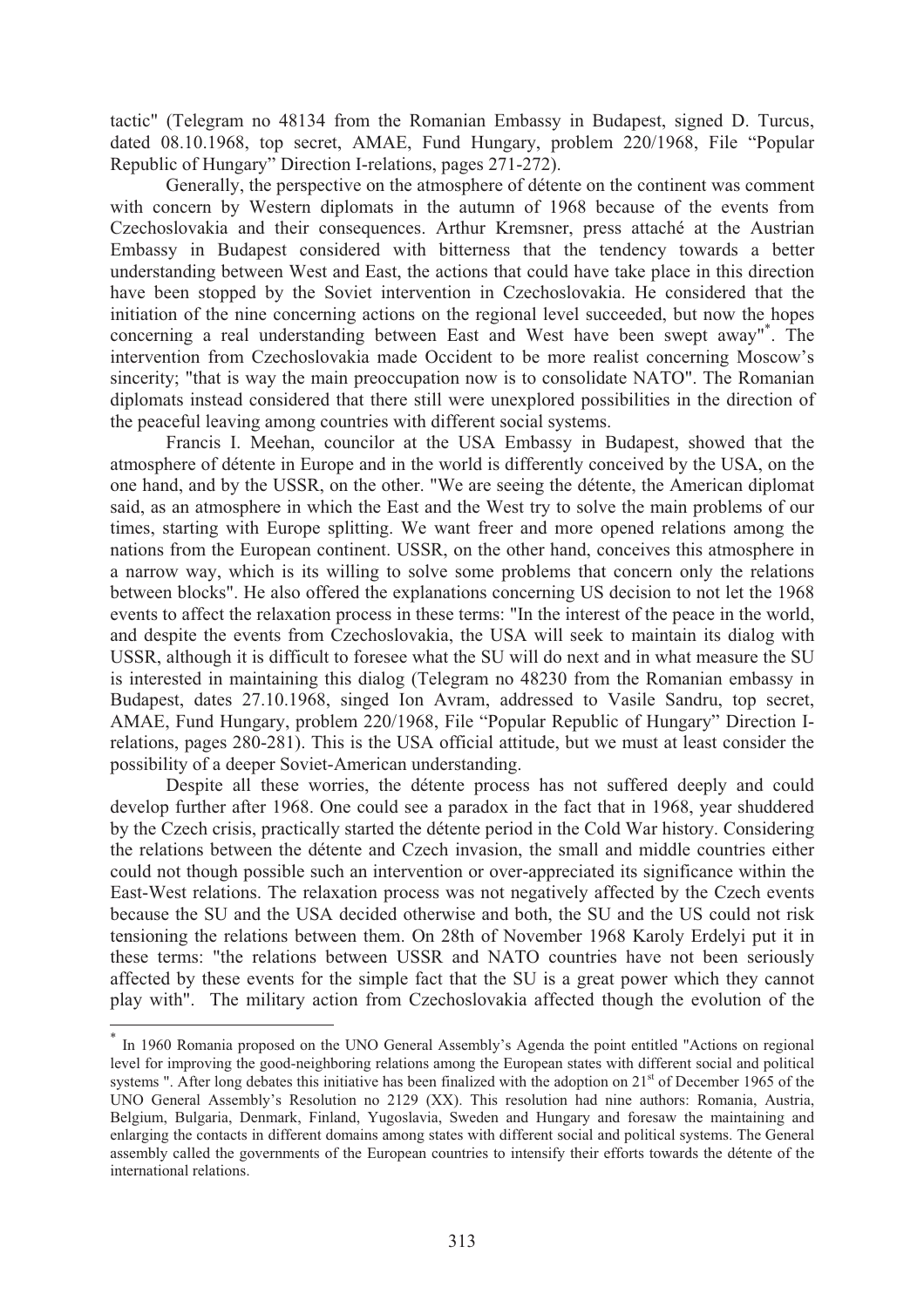relations of Hungary and other small socialist countries with Occident. From the economic point of view there has been felt no difference, the exchange relations with them continuing. Western countries like Belgium, Italy and others expressed, in one way or another, their disagreement towards Hungary's participation in the military intervention in Czechoslovakia. The ambassadors of these countries do not participate in the protocol actions organized by the Hungarian embassies abroad. Generally, the NATO countries restrained their cultural exchanges with Hungary and other small socialist countries that "offered support to Czechoslovakia" (Telegram no 48345 from the Romanian embassy in Budapest, dates 29.11.1968, singed D. Turcus, addressed to Vasile Sandru, top secret, pages 288-292).

Romanian leadership had a very clear vision about the way in which the Soviets and the Americans were used to deal with the world problems by their selves. And in closed circles they were very acid in their comments. In 1973, within the meeting of the Executive Committee of Central Committee of Romanian Communist Party, from  $2<sup>nd</sup>$  of July, Emil Bodnara said: "Concerning the relations between the US and the SU we can say that the manner to talk with the doors bolted was settled in the last time, and, as far as possible, between four eyes. When somebody talks between four eyes he usually wants to avoid publicity around some delicate aspects of things. In this case those delicate things can only be about the sphere of influence or about some mutual concessions in their global politics, and global politics always means where do I give in and where do I win, and, if we talk in terms of giving in and winning between two big powers, someone else always pays for both, gain and loss. The collaboration between Soviets and Americans does not date from a day or tow, it is old, they have agreed on other occasions upon reparations and spheres, and it is hard to presume that they have gave up to do it any longer, influenced by their preoccupation for *détente* or for respect for others' rights. There is more. They don't even talk in their agreements about others' rights, but they talk about the respect for the mutual interests between the SU and the US. For us *détente* means to be left alone to develop, to co-operate, and to collaborate with all countries on basis of equality. For the other part, our older comrade, *détente* means military occupation. On the other hand, *détente* means for the Soviets when I talk to you, you shut up and in order to be certain of that I send you international help under the form of tanks and I negotiate with the Americans when to withdraw them. You are not the one I talk to. The term *détente* has one sense in Bucharest or in other capitals of the countries that try to affirm independently, and other sense in Moscow or in Washington. For us *détente* means independence, sovereignty, noninterference in internal affairs, equality, respect for its interests, and, where there are mutual relations, advantage" (The minutes of the Meeting of the Executive Committee of CC of RCP, from 2<sup>nd</sup> of July 1973, ANIC, CC of RCP, Section: Office, File no 120/1973, pages 22-65, 112-119).

The Romanian-Soviet relations, on the one side, and Romanian-other "brother" countries, on the other, have been modified at the end of the '60 and beginning of the '70s because of the Czech crisis and its consequences. In the matter of the Easter Bloc "centreperiphery" and "periphery-periphery" rapports it is very important the fact that the satellites weren't exactly equals, that there existed a "periphery of the periphery", a certain hierarchy inside the periphery. This hierarchical structure is tightly connected to the idea of "getting closer" to the centre. This "getting closer" does not refer to space. It refers to having power, having access to certain information, knowledge about the process of taking decisions, the purposes and the future plans of the Centre. The quantity and the quality of the information left to arrive from the Centre to the Periphery ware based on the Center's trust in that particular country. By loosing the Center's trust in 1968, Romania was going to improve the position from this point of view only after 1972 (Katalin Miklossy, Kikimora Publications, Helsinki, 2003, p.127-132). But in the light of new archive documents we can see that this appreciation is valable only from the official and public point of view. That was what